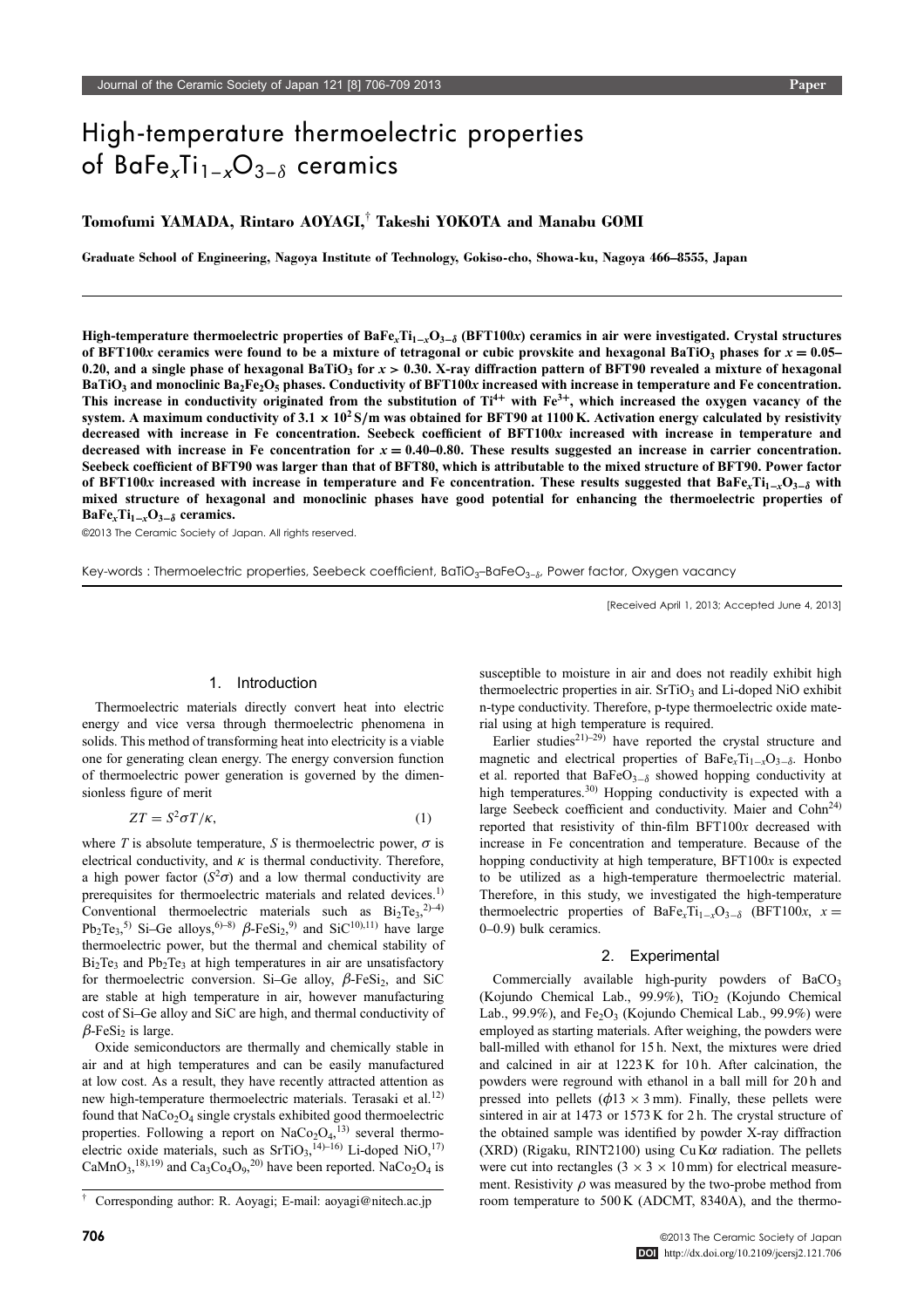electric properties were measured in air from 600 to 1200 K using a conductivity and Seebeck coefficient measurement system (Ozawa Science, RZ2001i).

# 3. Results and discussion

The sintering temperatures were fixed at 1573 or 1473 K. The samples with Fe-rich composition  $(x = 0.80$  and 0.90) slightly melted after sintering at 1573 K. Therefore these compositions were sintered at 1473 K for 2 h. It was confirmed that the average grain size of sintered body increased with increase Fe concentration in same sintering temperature. The density of sintered samples was measured using Archimedes' Principle. The ratios of the measured density of the samples to the theoretical density are higher than 90%. The theoretical density of each composition was estimated by ICDD powder diffraction files, No. 05-0626 for tetragonal BaTiO<sub>3</sub> and No. 70-0034 for hexagonal BaFeO<sub>2.73</sub>.

The XRD patterns of the BaFe<sub>x</sub>Ti<sub>1-x</sub>O<sub>3- $\delta$ </sub> powder are shown in Fig. 1. A pure BaTiO<sub>3</sub> tetragonal perovskite structure  $(c$ -BT) was obtained for  $x = 0.00$ . As the Fe concentration increases from 0.05 to 0.20, diffraction peaks belonging to a hexagonal BT structure (h-BT) were detected in addition to those of cubic or tetragonal perovskite BT structure (c-BT). Peak intensity of  $h$ -BT increased and that of  $c$ -BT decreased with increase in Fe concentration from 0.05 to 0.20. Earlier studies have reported that a pure hexagonal phase was detected for  $x = 0.10$ ;<sup>22),28)</sup> however, a mixed structure of h-BT and c-BT was obtained for  $x = 0.20$ , as seen in Fig. 1. Figure 1 also reveals that a single phase of  $h$ -BT was observed for  $x = 0.30{\text -}0.80$ . Gerry et al.<sup>22)</sup> reported that the hexagonal phase of BFT100x was not stable at 1473 K for  $x >$ 0.67. Unlike their results, our samples were sintered at 1473 K. XRD pattern of BFT90 revealed a mixed structure of h-BT and monoclinic Ba<sub>2</sub>Fe<sub>2</sub>O<sub>5</sub> (*m*-BF). Similar results were reported by Gonzalez-Calbet et al.<sup>31)</sup> From these results, it becomes clear that the crystal structure is changed by the Fe concentration.

The resistivity of  $BFT100x$  ceramics at room temperature as a function of Fe concentration is shown in Fig. 2. With increase in Fe concentration, the resistivity of BFT100x ceramics decreases. The low resistivity may originate from the substitution of  $Ti^{4+}$ with  $Fe<sup>3+</sup>$ , which increases the oxygen vacancy. The temperature dependence of DC resistivity due to the adiabatic hopping of small polarons follows

$$
\rho = A \exp\left(\frac{\Delta E_{\rm a}}{k_{\rm B}T}\right),\tag{2}
$$



Fig. 1. XRD patterns of BFT100x ceramics.

where A is a pre-exponential factor,  $\Delta E_a$  is the activation energy for small polaron hopping, and  $k<sub>B</sub>$  is the Boltzman constant. We found that the resistivity can be fitted well with Eq. (1) from room temperature to 500 K. Table 1 lists the resistivity-fitted activation energy  $\Delta E_a$  in Eq. (1), and the resistivity of BFT100x ceramics at 300, 400, and 500 K. Activation energy decreased from 1.07 to 0.43 eV by a 10% Fe substitution, and it further decreased with increase in Fe concentration. This decrease is probably caused by the increase of hopping in the energy states of neighboring polarons at high Fe concentrations.

The Seebeck coefficient and conductivity at 1100 K as a function of Fe concentration is shown in Fig. 3. Conductivity of BFT100x at 1100 K increased with increase in Fe concentra-



Fig. 2. Resistivity of BFT100x ceramics as a function of Fe concentration.

Table 1. Resistivity and activation energy of  $BFT100x$  ceramics

| Fe concentration   | Resistivity, $\rho$ [ $\Omega$ m] |                      |                      |                         |
|--------------------|-----------------------------------|----------------------|----------------------|-------------------------|
| $\lceil \% \rceil$ | 300K                              | 400K                 | 500K                 | $\Delta E_{\rm a}$ [eV] |
| $\theta$           | $2.1 \times 10^{10}$              | $5.9 \times 10^{9}$  | $3.4 \times 10^{7}$  | 1.07                    |
| 10                 | $9.2 \times 10^{7}$               | $2.6 \times 10^{5}$  | $1.4 \times 10^{4}$  | 0.43                    |
| 20                 | $5.3 \times 10^{7}$               | $1.7 \times 10^{4}$  | $1.3 \times 10^{3}$  | 0.37                    |
| 30                 | $4.0 \times 10^{4}$               | $9.6 \times 10^{2}$  | $8.4 \times 10^{1}$  | 0.40                    |
| 50                 | $2.9 \times 10^{2}$               | $2.1 \times 10^{1}$  | $2.6 \times 10^{0}$  | 0.35                    |
| 60                 | $1.3 \times 10^{2}$               | $4.5 \times 10^{0}$  | $6.5 \times 10^{-1}$ | 0.32                    |
| 70                 | $3.5 \times 10^{1}$               | $1.6 \times 10^{0}$  | $2.7 \times 10^{-1}$ | 0.32                    |
| 80                 | $1.3 \times 10^{1}$               | $8.3 \times 10^{-1}$ | $1.5 \times 10^{-1}$ | 0.29                    |
| 90                 | $3.7 \times 10^{0}$               | $3.5 \times 10^{-1}$ | $9.4 \times 10^{-2}$ | 0.23                    |



Fig. 3. Seebeck coefficient (solid squares) and conductivity (hollow circles) of BFT100x ceramics as a function of Fe concentration at 1100 K.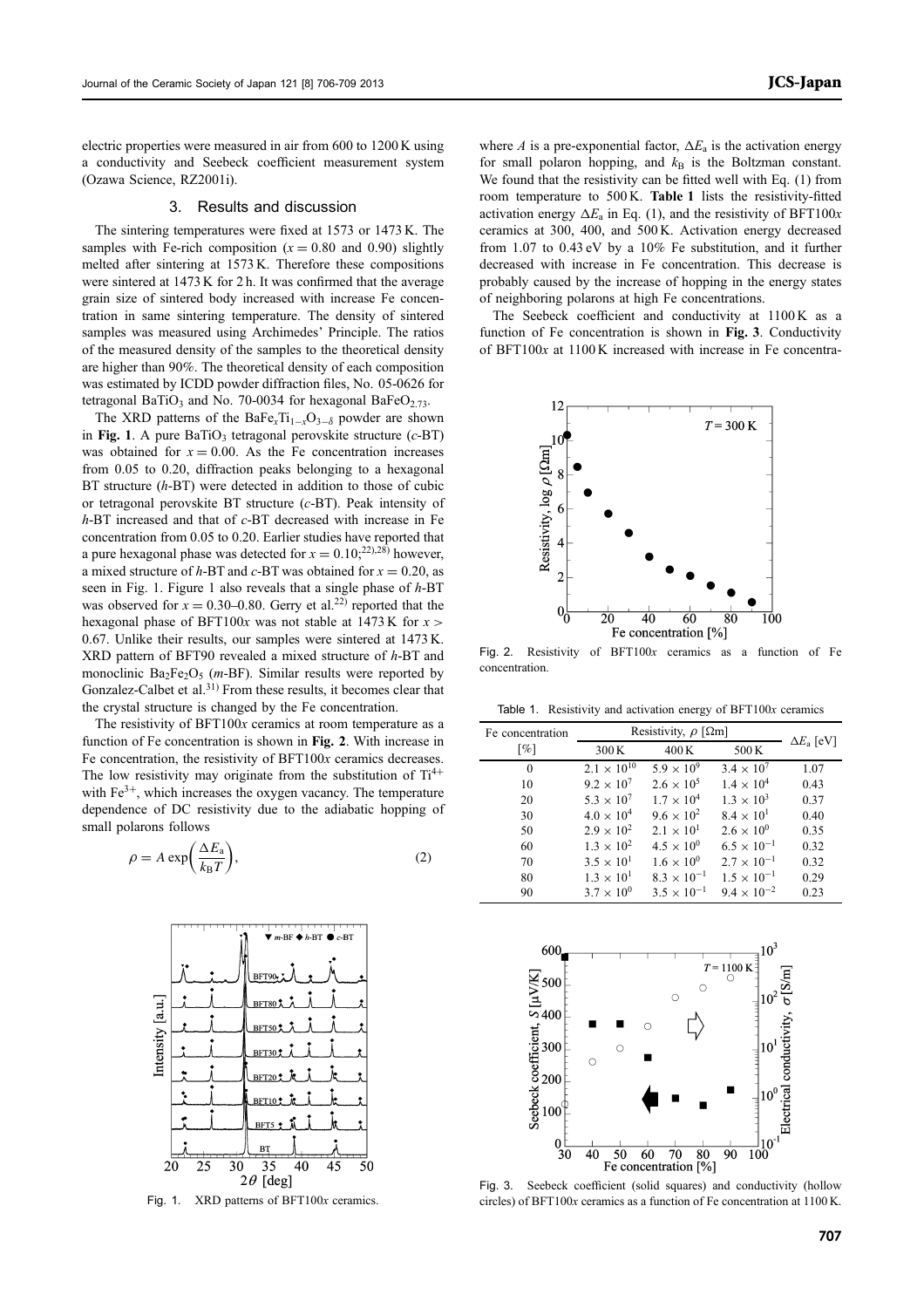

Fig. 4. Temperature dependence of conductivity (a) and Seebeck coefficient (b) for BFT70 ceramics.

tion. BFT90 showed the highest conductivity of  $3.1 \times 10^2$  S/m at 1100 K. Conversely, the Seebeck coefficient of BFT100x decreased with increase in Fe concentration for  $x = 0.40{\text -}0.80$ ; Seebeck coefficient of BFT90 was larger than that of BFT80. The increase of  $\sigma$  and decrease of S suggested an increase in the carrier concentration, which can be attributed to the substitution of  $Ti^{4+}$  with  $Fe^{3+}$  in the system. The high Seebeck coefficient of BFT90 may be attributable to its crystal structure. Crystal structure of BFT100 $x$  was a single phase  $h$ -BT structure at  $0.40 < x < 0.80$ , but that of BFT90 was a mixed structure of  $h$ -BT and  $m$ -BF. From these results, it seems that  $m$ -BF phases of BFT90 have higher Seebeck coefficient than h-BT phase of BFT90. Therefore it is considered that BFT90 with mixed structure of h-BT and m-BF showed the higher Seebeck coefficient than BFT80. The effectiveness of mixed structure increasing high conductivity and Seebeck coefficient was confirmed in  $SrFeO<sub>3</sub>$ -CaFe $O<sub>3</sub>$ .<sup>32)</sup>

The temperature dependence of conductivity (a) and the Seebeck coefficient (b) for BFT70 are shown in Fig. 4. The sign of the Seebeck coefficient is positive and therefore the majority of carriers are holes. The Seebeck coefficient and conductivity for all samples increased with increase in the measuring temperature and reached the highest value at  $1100-1200$  K. The conductivity of all samples was almost saturated at high temperature. The increase in conductivity can be attributed to the increase in carrier concentration, however the increase in Seebeck coefficient cannot be attributed to them. Similar results were reported for  $SrFeO<sub>3-\delta</sub>$ <sup>30</sup>) BaFeO<sub>3- $\delta$ </sub><sup>30</sup>) and Ca<sub>3-x</sub>Na<sub>x</sub>Co<sub>4</sub>O<sub>9</sub>.<sup>33</sup>) Honbo et al. considered that the increase in the Seebeck coefficient is also based on the formation of an oxygen vacancy.<sup>30)</sup> It appears that the Seebeck coefficient increases due to an increase in oxygen vacancy at high temperatures.

The power factor of  $BFT100x$  ceramics as a function of Fe concentration is shown in Fig. 5. The conductivity and Seebeck coefficient data in Fig. 3 show that Fe substitution was effective in improving the power factor  $(S^2\sigma)$  of the BaFe<sub>x</sub>Ti<sub>1-x</sub>O<sub>3- $\delta$ </sub>



Fig. 5. Power factor of BFT100x ceramics as a function of Fe concentration.

system. The power factor of BFT100x increased with increase in Fe concentration and increase in temperature from 600 to 1200 K. The power factor of BFT90 reached  $9.6 \mu W/K^2$  m around 1100 K, which is three times larger than that of BFT80. The large power factor of BFT90 was due to the coexistence of a large Seebeck coefficient and conductivity at high temperatures. These results suggest that  $BaFe<sub>x</sub>Ti<sub>1-x</sub>O<sub>3-\delta</sub>$  ceramics have good potential for application as a high-temperature thermoelectric material.

## 4. Conclusion

In this study, we investigated high-temperature thermoelectric properties of BaFe<sub>x</sub>Ti<sub>1-x</sub>O<sub>3- $\delta$ </sub>. The crystal structure of BFT100x was found to be a mixed structure of  $c$ -BT and  $h$ -BT for 0.05 <  $x < 0.20$ , and a single phase of h-BT for  $0.30 < x < 0.80$ . XRD pattern of BFT90 showed a mixed structure of h-BT and m-BF. Room temperature resistivity decreased with increase in Fe concentration; this decrease may originate from the substitution of  $Ti^{4+}$  with  $Fe^{3+}$ , which increases hole concentration. Conductivity increased with increase in Fe concentration and increase in temperature from 600 to 1200 K. Conversely, Seebeck coefficient decreased with increase in Fe concentration and increased with increase in temperature. These results can be attributed to the oxygen defect of BFT100x at high temperatures. BFT90 exhibited a larger Seebeck coefficient than BFT80, which can be attributed to the mixed structure of BFT90. Power factor of BFT90 reached  $9.6 \mu W/K^2$  m. These results suggest that there exists a good potential for enhancing the thermoelectric properties of BaFe<sub>x</sub>Ti<sub>1-x</sub>O<sub>3- $\delta$ </sub> ceramics.

Acknowledgments This work was supported in part by a grant from the Institute of Ceramics Research and Education, NITech.

#### References

- 1) M. Ohtaki, J. Ceram. Soc. Japan, 119, 770-775 (2011).
- 2) H. J. Goldsmid, Proc. Phys. Soc. Lond., 71, 633-646 (1958).
- 3) K. Hasezaki, Y. Morisaki, H. Araki, H. Kitagawa and E. Tanabe, Mater. Trans., 47, 383-387 (2006).
- 4) T. Caillat, M. Carle, P. Pierrat, H. Scherrer and S. Scherrer, J. Phys. Chem. Solids, 53, 1121-1129 (1992).
- 5) B. Houston, R. E. Strakna and H. S. Belson, J. Appl. Phys., 39, 39133917 (1968).
- 6) D. M. Powe and V. S. Shukla, *J. Appl. Phys.*, 52, 7421-7426 (1981).
- 7) M. Otake, K. Sato, O. Sugiyama and S. Kaneko, J. Ceram. Soc. Japan, 111, 436-438 (2003).